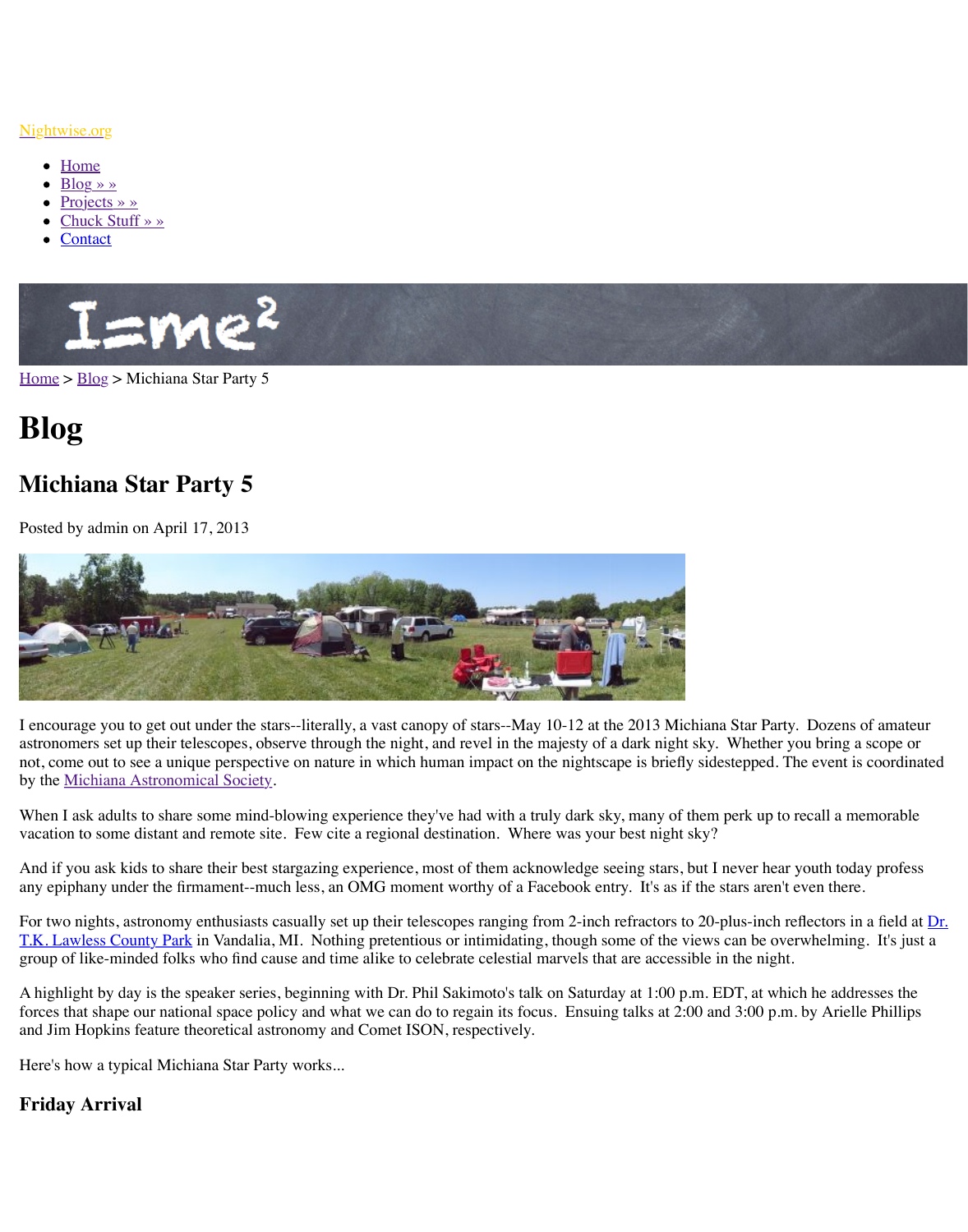## **Scopes Up**

Finally, night settles in. Tubes of all sizes are aimed in different directions. Perhaps a cluste of people have gathered to socialize around one random scope. Other observers may be stationed at their own equipment, diligently hopping from target to target in an observer's marathon, but step right up and ask if you can take a peek. From my experience, anyone who's got significant aperture to gather the light of distant celestial highlights is always willing to share the goodness. We thank the corps of skilled amateurs who choose to attend the Michiana Star Party.

Whether you view the familiar rings of Saturn--stunning every time!--or some crazy hazy blo that is an uber-distant galaxy, you'll soon delight in the immensity and diversity of the universe. From the safe, quiet comfort of a dark field in Michiana, you are witnessing megaworlds and tumultuous denizens of galactic proportions, separated by unfathomable distance Yet it is all brought to light by an offshoot of astronomy's great tool, the telescope. All in one pair of nights, May 10-12.

After a long night of observing, most people sleep in. There are options. <u>Dr. T.K. Lawless</u> Park has much outdoor appeal, and it is connected to miles of trails for hiking, biking (helme required), and running. Check out springtime flowers, or be the first to greet deer ambling in coffee from the shelter and recount with other morning stragglers what you saw the night before.

## **Saturday Feature**

Satur*day* brings its own rewards. Invited speakers will present their insight at 1:00, 2:00, and 3:00 p.m. Enjoy top notch speakers in a casual park setting.

A Saturday highlight will certainly be Dr. Philip Sakimoto's talk, *The Dream is Alive...And Changing*, at 1:00 p.m. Dr. Sakimoto is currently the Director of Academic Excellence for Notre Dame's College of First Year of Studies. Before coming to Notre Dame, he was the Program Manager and Acting Director of NASA's Space Science Education and Public Outreach Program, and a member of NASA's strategic planning team. The abstract hints at the compelling nature of his talk:

THE DREAM IS ALIVE . . . AND CHANGING

What is humankind's destiny? Is it to travel to the stars and build colonies in space, or is it something closer to home on Planet Earth? In this talk, Dr. Sakimoto will offer an travel from Apollo to the present day. How do political forces shape space policy? Wh safety? Why do we now seem so lost in space, and what can we do about it?

[Jim Hopkins of Naperville, IL, continues at 2:00 p.m. with his talk](http://www.casscountymi.org/CountyParks/DrTKLawlessPark.aspx) *ISON*, Comet of the Century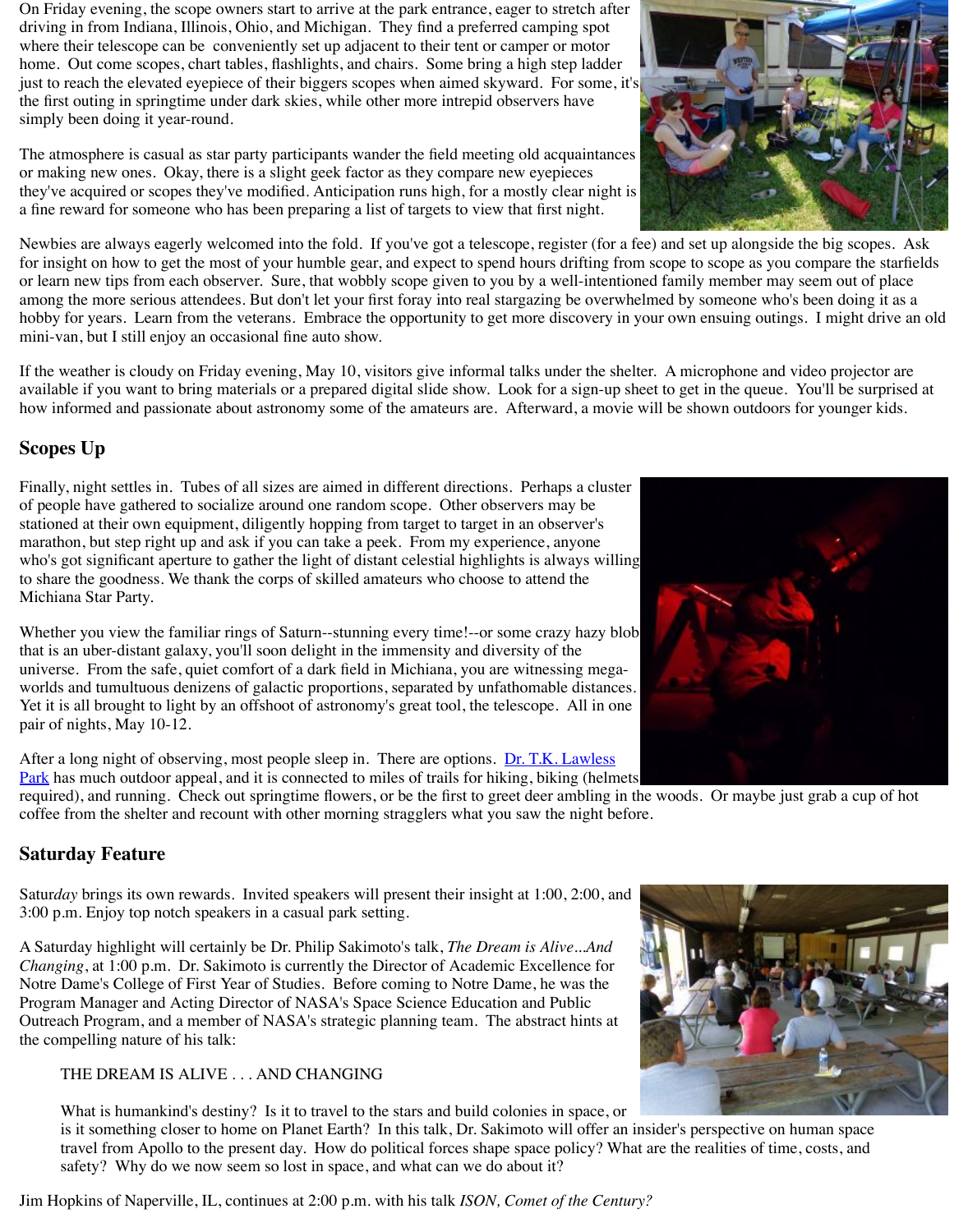to have a few more Abe Lincolns in your wallet or purse. And your pre-registration is very much appreciated by the organizers of the event. A portion of the fees go to Cass County Parks for their generous allowance for our overnight activity. You can always pay full rate at the gate on either Friday or Saturday evening.

As noted in the pre-registratin flyer (PDF, MSWord), admission at gate for adults is \$30, und 18 is \$10, and camping fee is included. For guests with no intention of setting up equipment and who will be leaving by midnight, a small fee of \$5 per night is requested. That's a lot of heaven(s) for five bucks.

[Note: Food plan has changed. No food trailer as of April 22.]

If you're new to attending a star party, here are some guidelines. Basically, we ask that you r driving into or out of an observing area with your headlights on full beam. You want to avoi

- ∗ Arrive after 3:00 p.m. Friday, set up before dusk
- ∗ Star party ends at 11:00 a.m. Sunday
- ∗ Parking in designated parking area
- ∗ No car movement on the field after dark
- ∗ Bring battery power for motorized mounts
- ∗ Red flashlights o[nly!](http://www.michiana-astro.org/)
- ∗ Minors must be accompanied by an adult
- ∗ Dogs on leashes are allowed
- ∗ Vendors and swap tables welcome!
- ∗ Acoustical music instruments welcome!
- ∗ Inappropriate behavior will result in eviction
- ∗ Dress warmly
- ∗ Smoking permitted beyond [telesc](http://www.michiana-astro.org/2013/MSP5-2013-flyer.pdf)[ope areas,](http://www.michiana-astro.org/2013/MSP5-2013-flyer.docx) downwind
- ∗ You are responsible for the security of your own belongings.

I hope to see you under the stars, whether you are spending the weekend with us or just a few dark-sky experience in the Midwest, if that's closer to your home. Bring a child or friend to s

#### « Previous » Next » Next » Next » Next » Next » Next » Next » Next » Next » Next » Next » Next » Next » Next » Next » Next » Next » Next » Next » Next » Next » Next » Next » Next » Next » Next » Next » Next » Next » Next »

#### **Comments:**

Posted by Subhendra Misra on Jan 7th, 2014

Dr. Sakimoto, I provided Database support at GSFC in 1993/94. Can you please call me at 30

#### Thanks again!